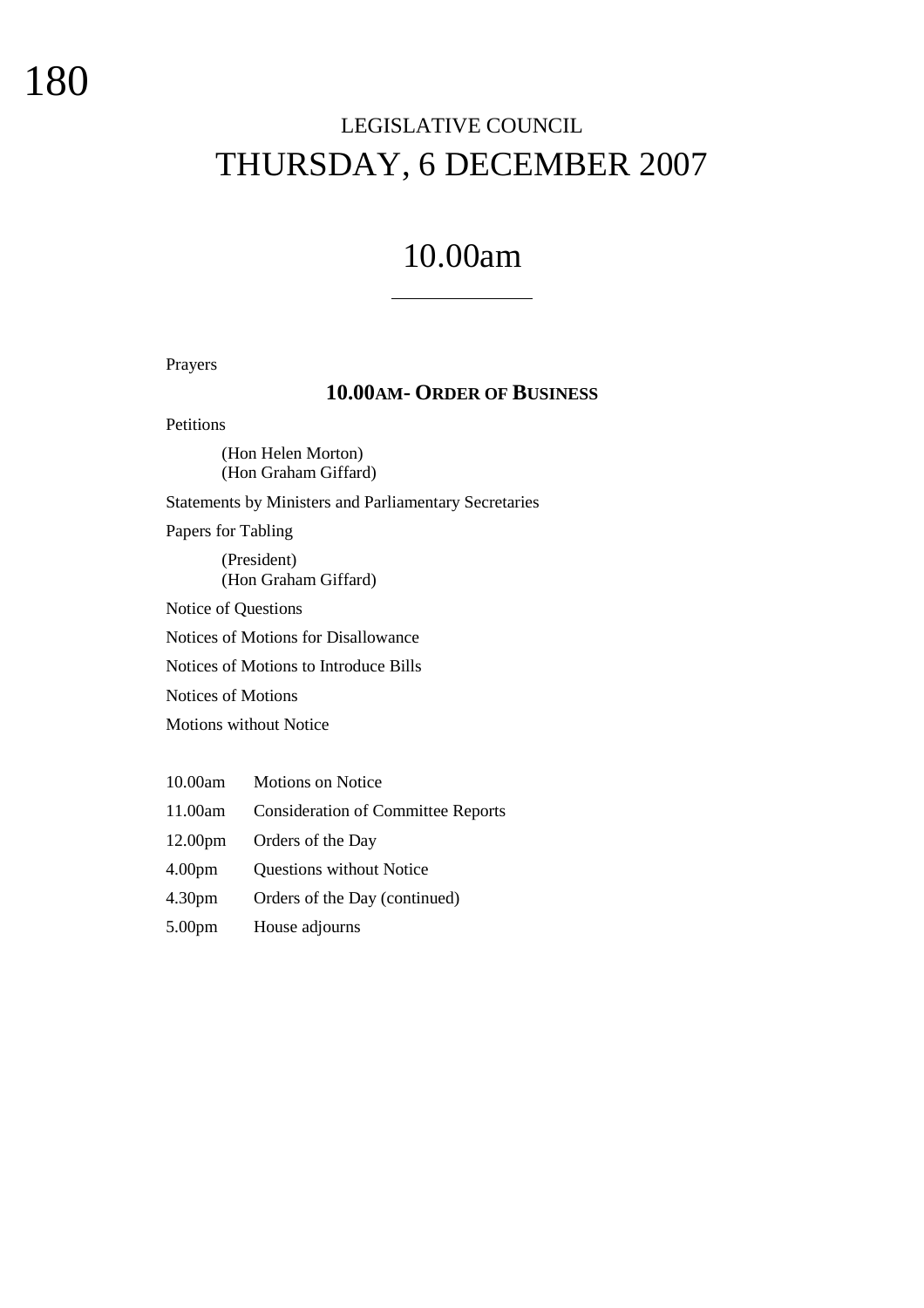# **MOTIONS**

l

# **56. Broadband Internet - Use of Future Fund** *(Notice given 27 March 2007)*

Continuation of remarks Hon Brian Ellis - mins 33 (Thursday, 29 November 2007) on the motion of Hon Vincent Catania as follows -

That this House urges the Federal Government to support the use of the Future Fund in order to provide the necessary public investment in broadband internet access throughout Australia.

In particular, this House urges the Federal Government to acknowledge that -

- (a) the urban broadband network is inadequate to meet current or future demands;
- (b) Western Australia's mining companies, pastoralists, farmers and communities function in regions that are as remote from administrative centres as any in the world;
- (c) Tele-health capacity would enable quality health services to be delivered via a broadband network to areas where such services are currently impossible; and
- (d) the use of the Future Fund to enable public investment in the national broadband network is a valid and essential means of achieving the aims of the Fund by investing in Australia's future in commerce, education and health.

### **57. Aboriginal Child Health Survey** *(Notice given 3 April 2007)*

Hon Barbara Scott: To move -

That this House -

- (1) Urges the State Government to take seriously the Western Australian Aboriginal Child Health Survey - Strengthening the Capacity of Aboriginal Children, Families and Communities (Volume 4);
- (2) Set some realistic and achievable time frames for the implementation of the recommended actions;
- (3) Establish an inter-government agency approach to prioritising the recommended actions; and
- (4) Ensure programs build capability in families and communities with Aboriginal and Torres Strait Islander children.

The business listed for today's sitting and sequence in which it is to be considered may be altered by the House without notice. Members and other persons are advised to check the status of an item in which they have an interest in the course of today's sitting. Electronic version available on the Parliament's Internet site at www.parliament.wa.gov.au.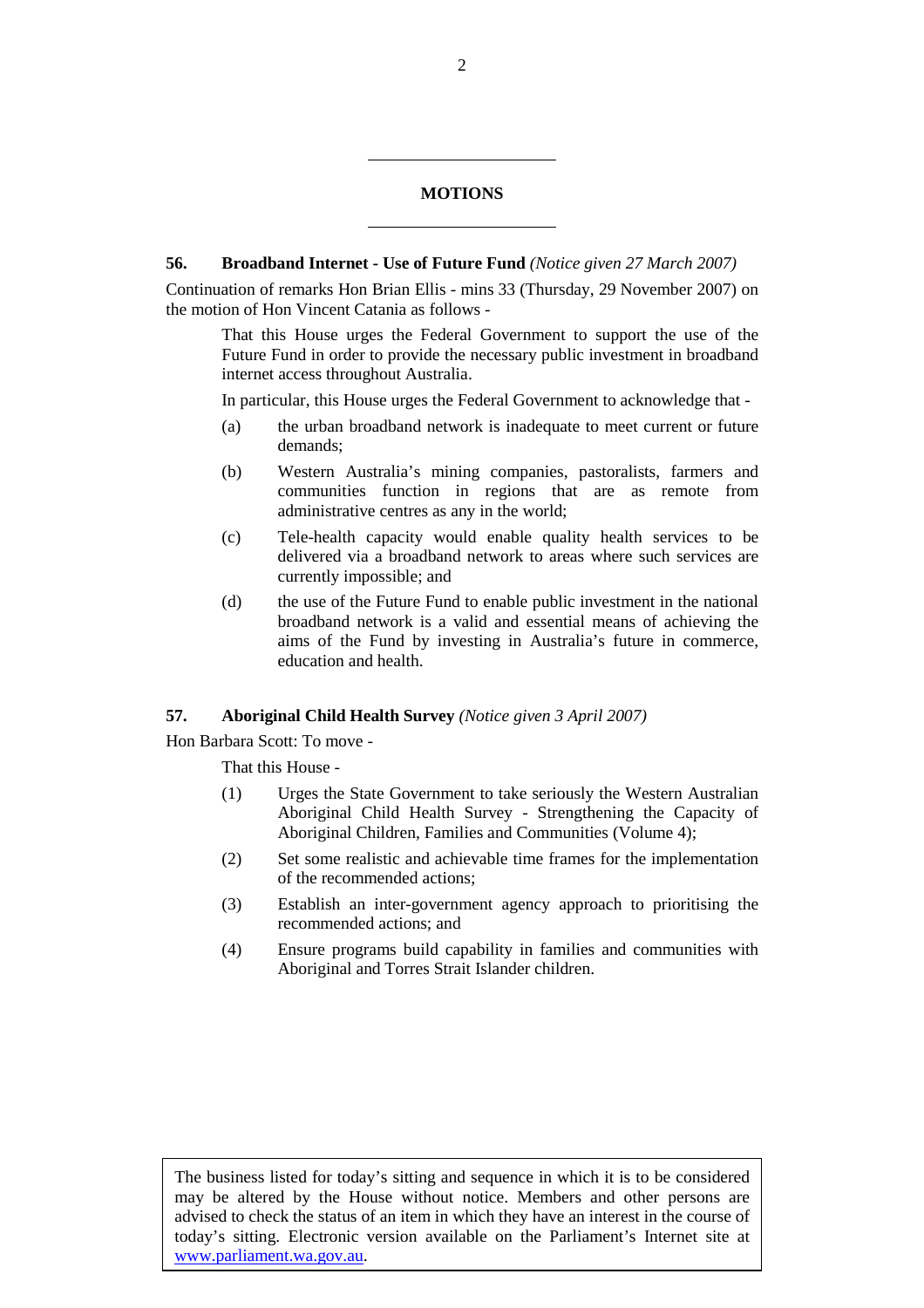# **CONSIDERATION OF COMMITTEE REPORTS**

**385. Joint Standing Committee on the Corruption and Crime Commission - Report No. 22 - Public Hearing with the Corruption and Crime Commission on 21 March 2007 - Committee Report** *(Tabled 5 April 2007)* 

Consideration. *See Tabled paper No. 2617*.

l

**386. Joint Standing Committee on the Corruption and Crime Commission - Report No. 23 - Examination of the 2005-2006 Annual Report of the Corruption and Crime Commission - Committee Report** *(Tabled 5 April 2007)* 

Consideration. *See Tabled paper No. 2618*.

**389. Standing Committee on Uniform Legislation and Statutes Review - Report No. 17 - Annual Report 2006 - Committee Report** *(Tabled 1 May 2007)* 

Consideration. *See Tabled paper No. 2623*.

**394. Standing Committee on Public Administration - Report No. 4 - A Matter Arising from the Committee's Annual Report 2006 - Management of Asbestos Containing Materials in Western Australian Schools - Committee Report** *(Tabled 2 May 2007)* 

Consideration. *See Tabled paper No. 2634*.

**408. Standing Committee on Estimates and Financial Operations - Report No. 7 - Annual Report 2006 - Committee Report** *(Tabled 29 May 2007)* 

Consideration. *See Tabled paper No. 2736.*

**409. Joint Standing Committee on the Corruption and Crime Commission - Report No. 24 - Interim Report on Amendments to the Corruption and Crime Commission Act 2003 - A Public Interest Monitor - Committee Report** *(Deemed Tabled 17 May 2007)* 

Consideration. *See Tabled paper No. 2716.* 

**410. Joint Standing Committee on the Corruption and Crime Commission - Report No. 25 - Report on Past Misconduct Inquiry - Western Australia Police - Committee Report** *(Deemed Tabled 17 May 2007)* 

Consideration. *See Tabled paper No. 2717.* 

**432. Standing Committee on Procedure and Privileges - Special Report - In Relation to a Request for Power to Confer With a Select Committee - Committee Report** *(Tabled 6 June 2007)* 

Consideration. *See Tabled paper No. 2767*.

**433. Joint Standing Committee on Delegated Legislation - Report No. 23 - Issues of Concern Raised by the Committee Between 1 May 2006 and 30 April 2007 With Respect to Local Laws - Committee Report** *(Tabled 7 June 2007)* 

Consideration. *See Tabled paper No. 2788*.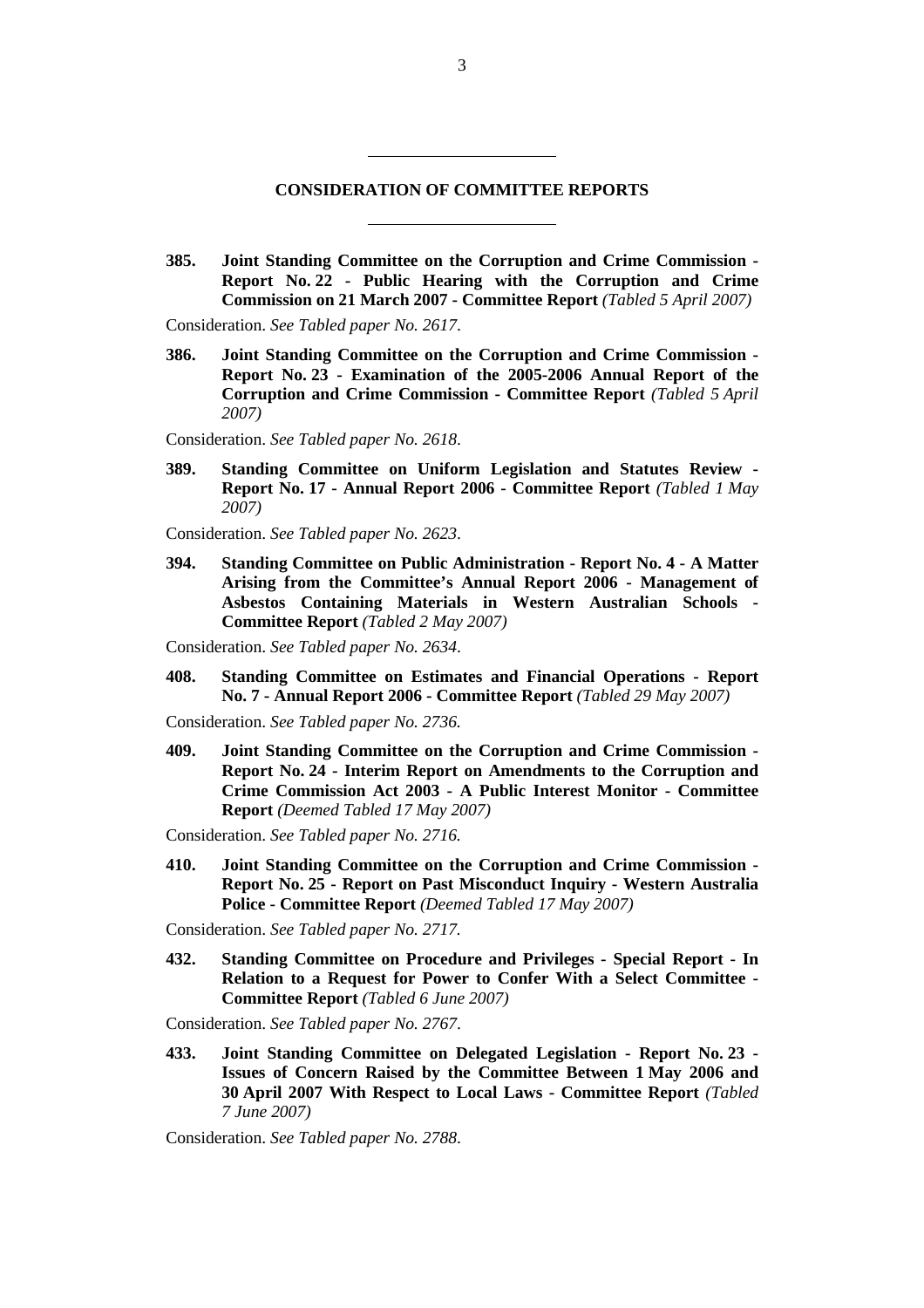### **ORDERS OF THE DAY**

l

*\*It is intended that Orders of the Day 542 and 543 be discharged.* 

#### **527. Town of Claremont Standing Orders Local Law 2007 - Disallowance**

Moved *pro forma* (SO 152(b)) Tuesday, 20 November 2007 on the motion of Hon Ray Halligan (Days remaining 2 after today)

That the *Town of Claremont Standing Orders Local Law 2007* published in the *Gazette* on 23 August 2007 and tabled in the Legislative Council on 5 September 2007 under the *Local Government Act 1995*, be and is hereby disallowed. (Tabled paper 3095).

#### **528. Local Government (Rules of Conduct) Regulations 2007 - Disallowance**

Moved *pro forma* (SO 152(b)) Tuesday, 20 November 2007 on the motion of Hon Ray Halligan (Days remaining 2 after today)

That the *Local Government (Rules of Conduct) Regulations 2007* published in the *Gazette* on 21 August 2007 and tabled in the Legislative Council on 5 September 2007 under the *Local Government Act 1995*, be and are hereby disallowed. (Tabled paper 3096).

#### **529. Non-Coronial Post-Mortem Examinations Code of Practice 2007 - Disallowance**

Moved *pro forma* (SO 152(b)) Tuesday, 20 November 2007 on the motion of Hon Ray Halligan (Days remaining 2 after today)

That the *Non-Coronial Post-Mortem Examinations Code of Practice 2007* published in the *Gazette* on 24 August 2007 and tabled in the Legislative Council on 5 September 2007 under the *Human Tissue and Transplant Act 1982*, be and is hereby disallowed. (Tabled paper 3100).

#### **542. Shire of Cue Repeal Local Law 2007 - Disallowance**

Moved *pro forma* (SO 152(b)) Tuesday, 27 November 2007 on the motion of Hon Ray Halligan (Days remaining 5 after today)

That the *Shire of Cue Repeal Local Law 2007* published in the *Gazette* on 11 September 2007 and tabled in the Legislative Council on 20 September 2007 under the *Local Government Act 1995*, be and is hereby disallowed (Tabled paper 3152).

#### **543. Fish Resources Management Amendment Regulations (No. 7) 2007 - Disallowance**

Moved *pro forma* (SO 152(b)) Tuesday, 27 November 2007 on the motion of Hon Ray Halligan (Days remaining 5 after today)

That the *Fish Resources Management Amendment Regulations (No. 7) 2007* published in the *Gazette* on 4 September 2007 and tabled in the Legislative Council on 20 September 2007 under the *Fish Resources Management Act 1994*, be and are hereby disallowed. (Tabled paper 3155)

The business listed for today's sitting and sequence in which it is to be considered may be altered by the House without notice. Members and other persons are advised to check the status of an item in which they have an interest in the course of today's sitting. Electronic version available on the Parliament's Internet site at www.parliament.wa.gov.au.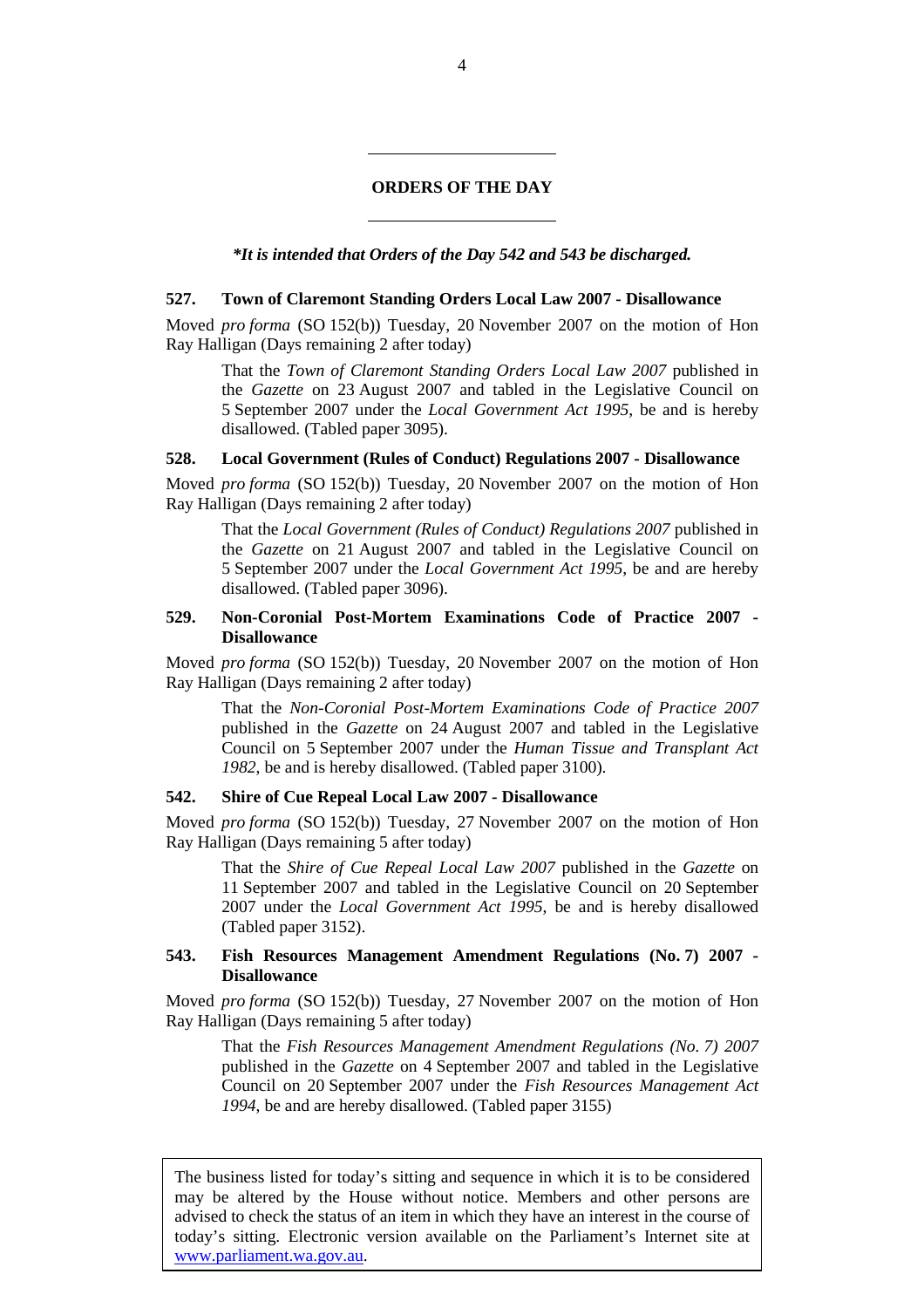#### **544. West Coast Demersal Scalefish (Interim) Management Plan 2007 - Disallowance**

Moved *pro forma* (SO 152(b)) Tuesday, 27 November 2007 on the motion of Hon Bruce Donaldson (Days remaining 5 after today)

That the *West Coast Demersal Scalefish (Interim) Management Plan 2007* published in the *Gazette* on 9 November 2007 and tabled in the Legislative Council on 20 November 2007 under the *Fish Resources Management Act 1994*, be and is hereby disallowed. (Tabled paper 3494).

# **547. Prohibition on Commercial Fishing (Metropolitan Waters) Order 2007 - Disallowance**

Moved *pro forma* (SO 152(b)) Thursday, 29 November 2007 on the motion of Hon Bruce Donaldson (Days remaining 7 after today)

That the *Prohibition on Commercial Fishing (Metropolitan Waters) Order 2007* published in the *Gazette* on 13 November 2007 and tabled in the Legislative Council on 22 November 2007 under the *Fish Resources Management Act 1994*, be and is hereby disallowed. (Tabled paper 3528).

#### **549. Shire of Wiluna Health Local Laws 2007 - Disallowance**

Moved *pro forma* (SO 152(b)) Tuesday, 4 December 2007 on the motion of Hon Ray Halligan (Days remaining 8 after today)

That the *Shire of Wiluna Health Local Laws 2007* published in the *Gazette* on 17 September 2007 and tabled in the Legislative Council on 26 September 2007 under the *Health Act 1911*, be and are hereby disallowed. (Tabled paper 3199).

# **\*396. Public Trustee and Trustee Companies Legislation Amendment Bill 2006**  *[LA 102-2] Minister for Child Protection representing the Attorney General*

Consideration of report (Wednesday, 5 December 2007). *cf SNP 102 Issue 2 - 16 October 2007.*

# **535. Waste Avoidance and Resource Recovery Bill 2007** *[LA 152-2] Parliamentary Secretary representing the Minister for the Environment*

Cognate debate with *Waste Avoidance and Resource Recovery Levy Bill 2007*. Second reading continuation of remarks Hon Bruce Donaldson mins 33 (Wednesday, 5 December 2007).

**536. Waste Avoidance and Resource Recovery Levy Bill 2007** *[LA 153-1] Parliamentary Secretary representing the Minister for the Environment* 

Cognate debate with *Waste Avoidance and Resource Recovery Bill 2007*. Second reading continuation of remarks Hon Bruce Donaldson mins 33 (Wednesday, 5 December 2007).